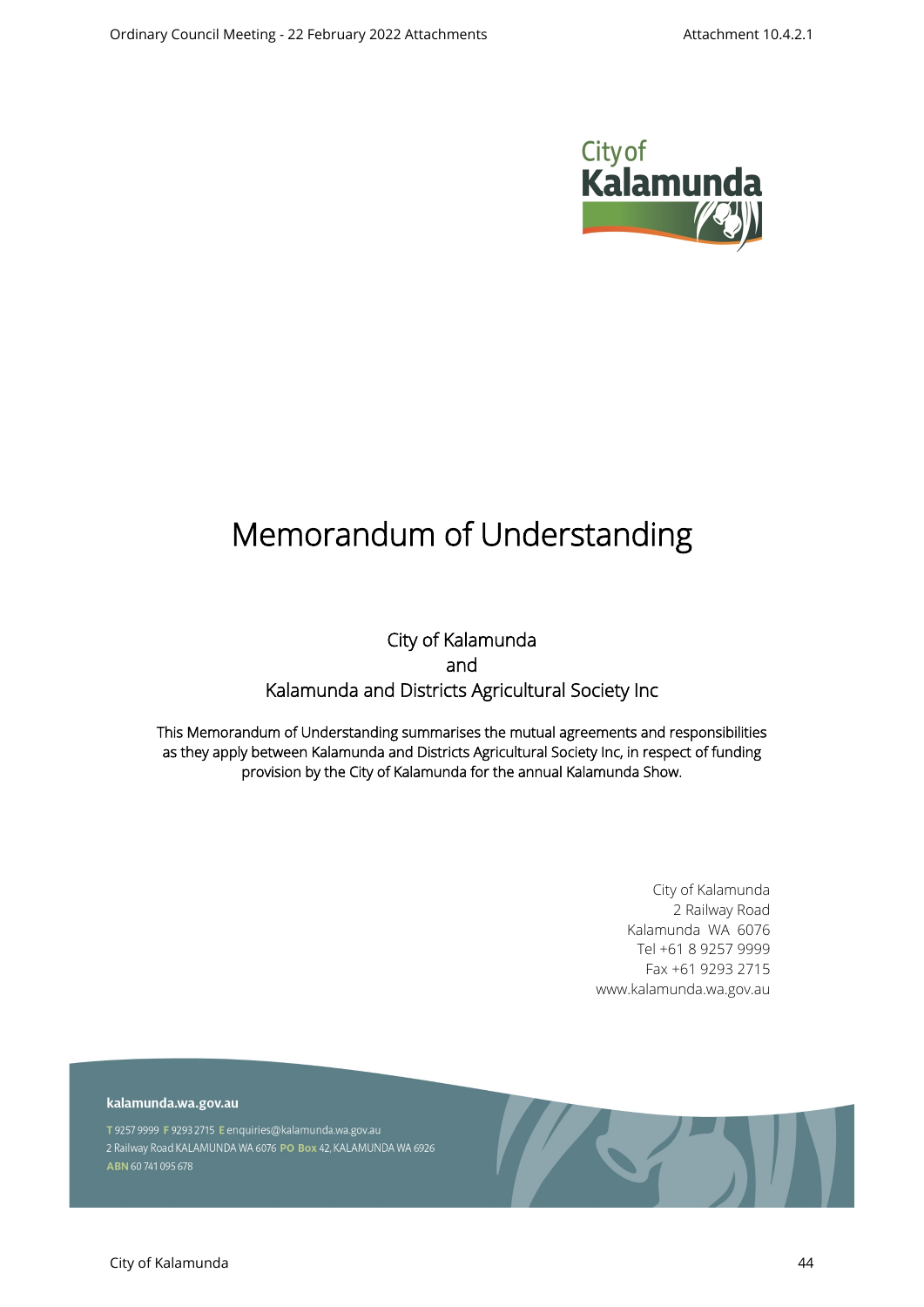| Date            | 22 December 2021                                                                                                                                                                                                                           |  |
|-----------------|--------------------------------------------------------------------------------------------------------------------------------------------------------------------------------------------------------------------------------------------|--|
| Parties         |                                                                                                                                                                                                                                            |  |
| 1.              | City of Kalamunda ABN 6074 1095 678 (City).                                                                                                                                                                                                |  |
| 2.              | Kalamunda and Districts Agricultural Society Incorporated (Incorporated as an<br>Association in WA A0490017H) The Agricultural Society                                                                                                     |  |
| <b>Recitals</b> |                                                                                                                                                                                                                                            |  |
| А.              | The Kalamunda Show is held annually at Kostera Oval and the Agricultural Hall<br>at the corner of Canning Road and Recreation Road in Kalamunda.                                                                                           |  |
| Β.              | The City is the major event sponsor and has supported the Kalamunda Show<br>through financial and in-kind assistance.                                                                                                                      |  |
| C.              | This MOU has been agreed between the Parties to summarise each Parties'<br>mutual agreements and responsibilities as they apply pursuant to the MOU in<br>respect of funding provision by the City of Kalamunda for the Kalamunda<br>Show. |  |

February 2022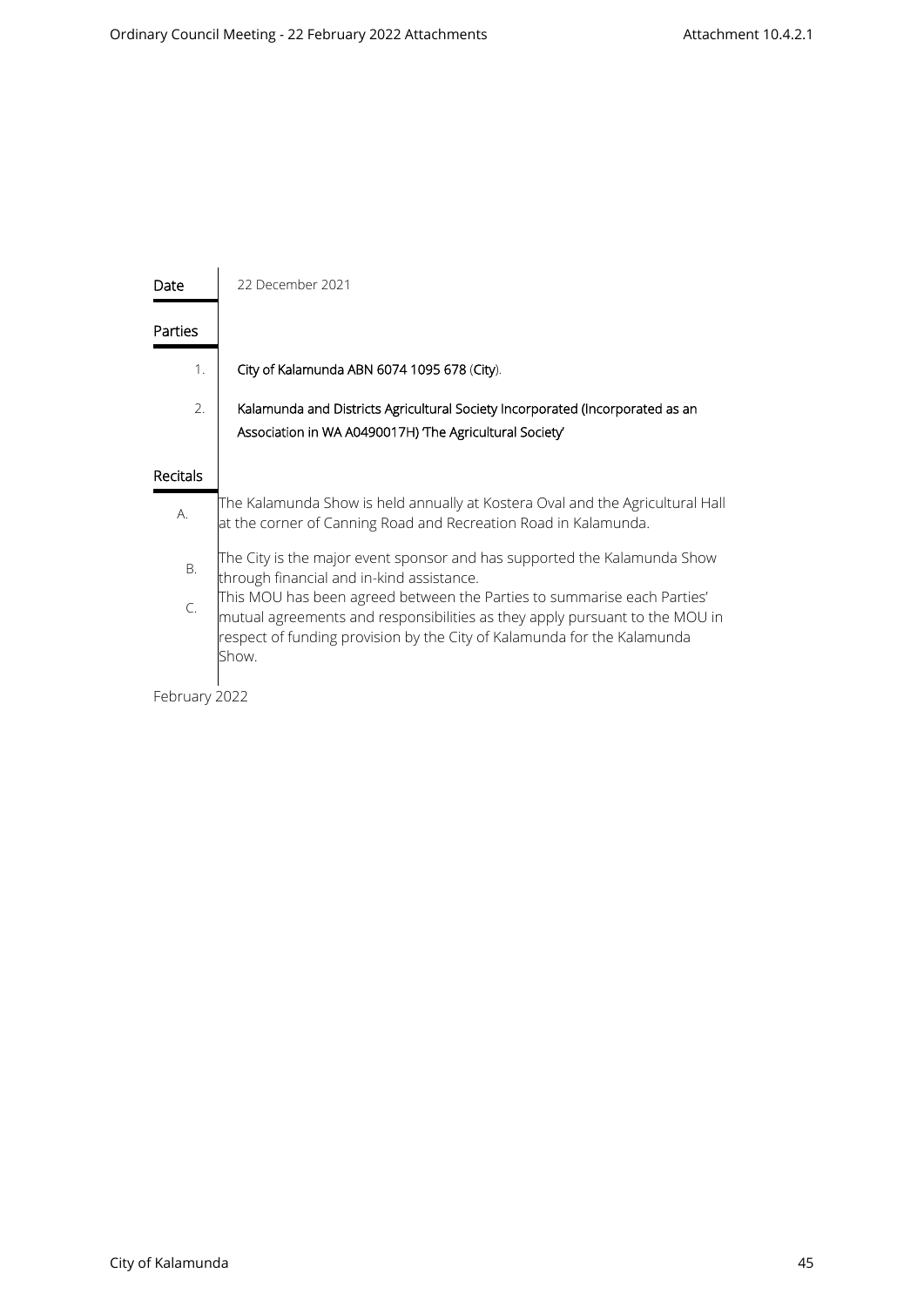## **1. Definitions and Interpretation**

#### **1.1 Definitions**

Unless otherwise separately defined within this Agreement, or if the subject matter or context requires otherwise, in this Agreement, including the introductions, schedules and appendices, the following words and expressions whether commencing with capital letters or not shall have the meanings respectively assigned to them below:

## *Abbreviations:*

*City of Kalamunda – 'The City' Kalamunda and Districts Agricultural Society Incorporated – 'The Agricultural Society' Kalamunda Show – 'The Show'*

#### *Address List* means *A list of residential addresses, without personal details.*

Agreed Funding means a 'one-off' payment of sponsorship funds in the amount of (exclusive of GST) to be provided by The City to The Agricultural Society for the sole purpose of The Agricultural Society undertaking all necessary works and doing all things reasonably necessary to provision and run The Show.

*Agreement* means this Agreement between the City and Kalamunda and Districts Agricultural Society Incorporated, as amended from time to time, whether referred to as the 'MOU', or 'Agreement'.

*City's Event Budget* means the Annual Budget set by the City for events held in the City.

## *City's Fees and Charges Schedule* means *The City of Kalamunda's annual schedule of fees and charges as adopted by Council.*

*City Offices* means The City of Kalamunda Administration, located at 2 Railway Road in Kalamunda.

#### kalamunda.wa.gov.au

T 9257 9999 F 9293 2715 E enquiries@kalamunda.wa.gov.au 2 Railway Road KALAMUNDA WA 6076 PO Box 42, KALAMUNDA WA 6926 ABN 60741095678

**The Second Second Second**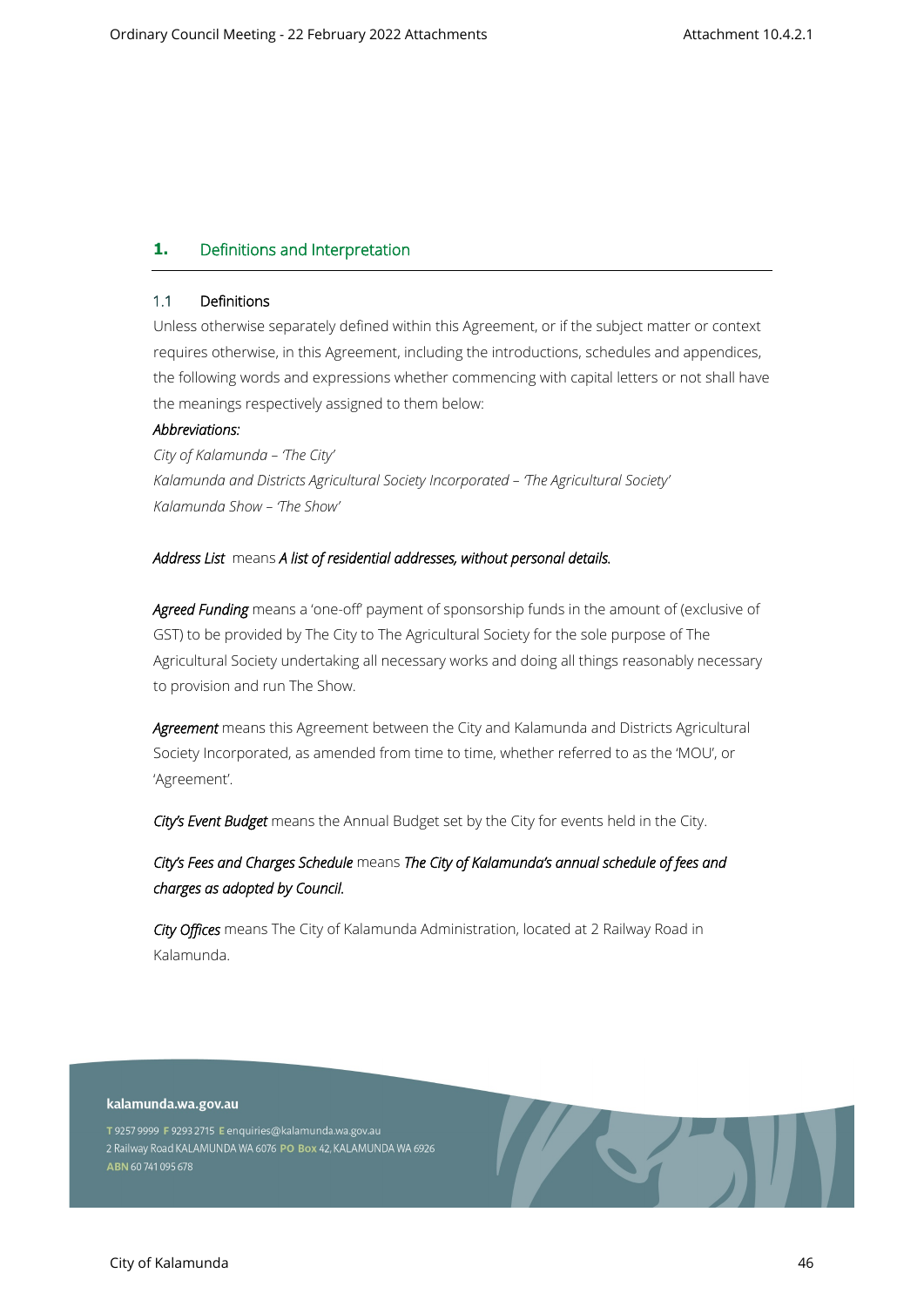*City's Events Sponsorship and Donations Policy* means the Policy and Procedure as attached to this MOU as Schedule 1.

*Commencement Date* means the date described at the top of page 3 of this MOU.

*Community Event Application* means *The Community Event Application form and process that is undertaken by all Community event organisers.*

*Community Events Guide* means The City of Kalamunda's guide to assist event organisers in the City

*Event Notification Letter* is notification which the event organiser delivers to nearby residents informing them of the day, time and nature of the event at least two weeks prior to the event taking place.

*Event Parking Plan* means a document outlining proposed locations where patrons are able to safely park. The plan will include satisfactory confirmation by all parties of any permissions or arrangements agreed with organisers.

*Memorandum of Understanding* or 'MOU' or 'Agreement', means this Agreement between the City and Kalamunda and Districts Agricultural Society Incorporated as amended from time to time.

*MOU Fund Period* means the period of the Term.

*On-line Grant Acquittal Form* means the Sponsorship and Donations Acquittal form available on the City website which must be submitted within a prescribed time frame post event.

*Party* means a party to this MOU.

*Parties* means the City and Kalamunda and Districts Agricultural Society Incorporated.

*Permanent Toilet Facilities* means those facilities which are inherently a permanent part of the venue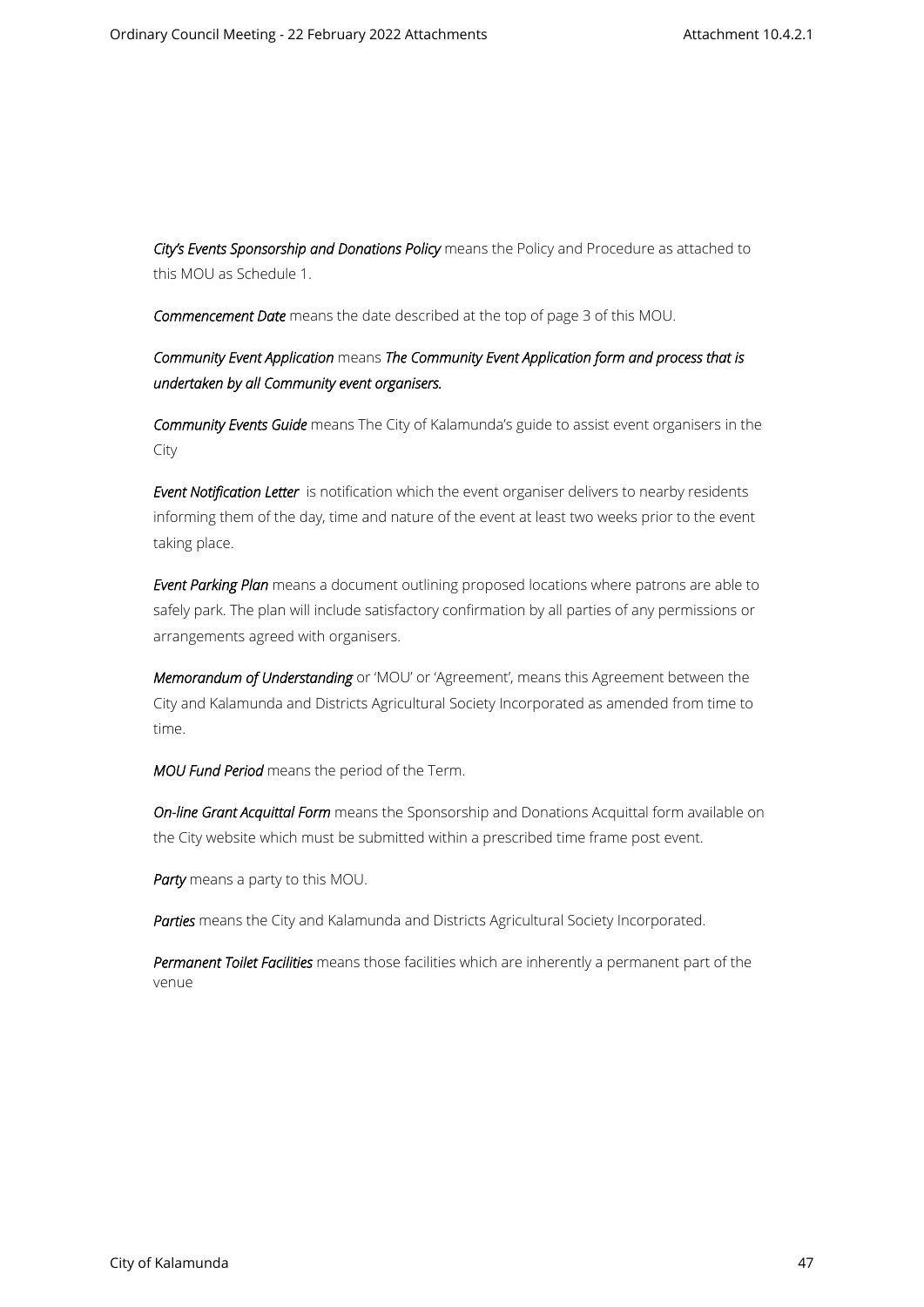*Sponsorship Funds* means funding available from the City **up to** a capped amount of \$20,000 (exclusive of GST) in each financial year, that the City may agree to provide to Kalamunda and Districts Agricultural Society Incorporated subject to the requirements of this MOU.

*Term* means the Term described in 3.1 of this MOU.

*Kalamunda Show Funding Application* means the Kalamunda Show Funding Application attached in Schedule 2 to this MOU.

Kalamunda and Districts Agricultural Society Incorporated means the main organising body of the Kalamunda Show, as also defined in the 'Parties' clause to this MOU.

#### **1.2 Interpretation**

The following rules apply unless the context requires otherwise:

- a) The singular includes the plural, and the converse also applies.
- b) If a word or phrase is defined, its other grammatical forms have a corresponding meaning.
- c) A reference to a person includes a corporation, trust, partnership, unincorporated body or other entity, whether or not it comprises a separate legal entity and permitted assigns.
- d) A reference to a clause, schedule or annexure is a reference to a clause of, or schedule or annexure to, this MOU.
- e) A reference to an agreement or document (including a reference to this MOU) is to the agreement or document as amended, supplemented, novation or replaced, except to the extent prohibited by this MOU or that other agreement or document, and includes the recitals, schedules and annexure to that agreement or document.
- f) A reference to a party to this MOU or another agreement or document includes the party's successors, permitted substitutes and permitted assigns (and, where applicable, the party's legal personal representatives).

AST.

#### kalamunda.wa.gov.au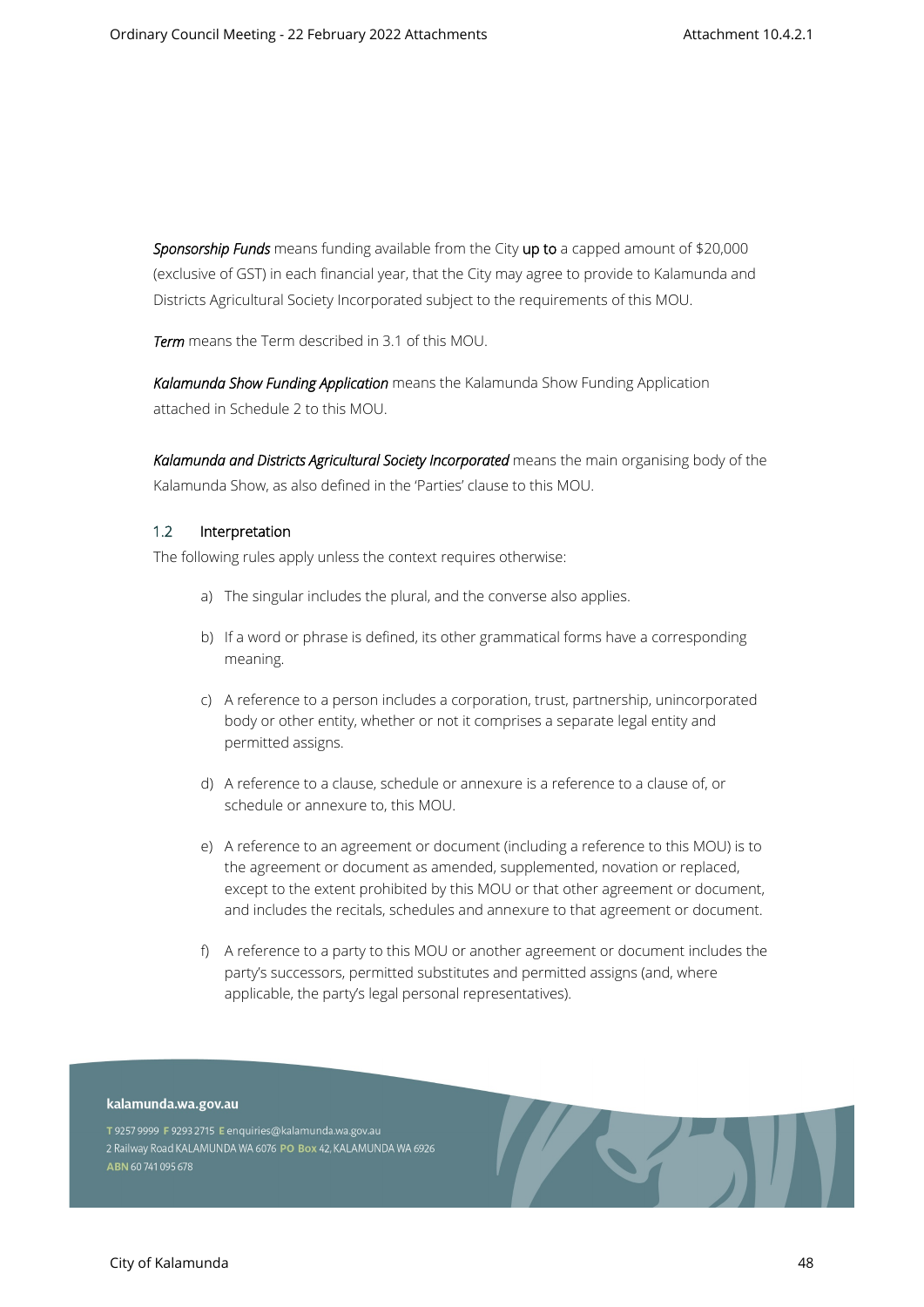- g) A reference to conduct includes an omission, statement or undertaking, whether or not in writing.
- h) A reference to dollars and \$ is to Australian currency.
- i) Mentioning anything after includes, including, for example, or similar expressions, does not limit what else might be included.
- j) Nothing in this MOU is to be interpreted against a party solely on the ground that the party put forward this MOU or a relevant part of it.
- k) Headings are for convenience only and do not affect interpretation.
- l) A reference to a particular Government department, statutory authority or other body or association having a particular jurisdiction, function, authority or control over any matter or thing will be deemed to be a reference to that Government department, statutory authority or other body or association having the relevant jurisdiction, authority or control howsoever it is named or renamed from time to time and will be deemed to be a reference to any other Government department, statutory authority or other body or association having that particular function or authority or control from time to time.
- m) A reference to a party using or obligation on a party to use its best endeavors or reasonable endeavors does not oblige that party to:
- (i) pay money in the form of an inducement or consideration to a third party to procure something (other than the payment of immaterial expenses or costs, including costs of advisers, to procure the relevant thing); or
- (ii) in circumstances that are commercially onerous or unreasonable in the context of this MOU;
	- (A) provide other valuable consideration to or for the benefit of any person; or
	- (B) Agree to commercially onerous or unreasonable conditions.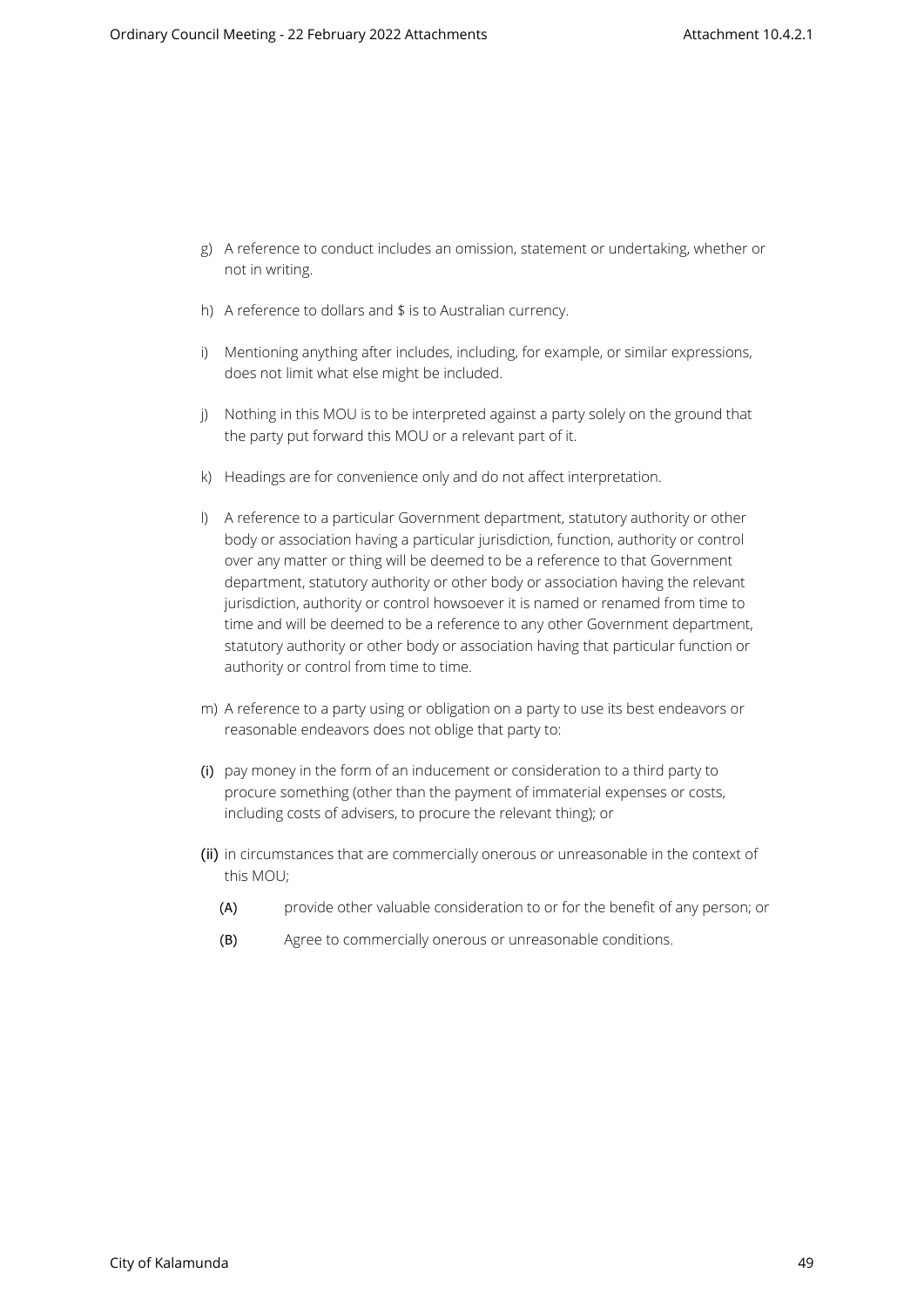## **2. Objective of this MOU**

- **2.1** In addition to Kalamunda Show day, fundraising activities take place in the form of events held throughout the year. For the purpose of this MOU, the City's commitment, whether financial, or in kind, will focus on the delivery of the Kalamunda Show itself.
- **2.2** The City's Event Budget provides a number of opportunities for organisers to seek financial support from the City pursuant to the City's Sponsorship Policy and Procedure which is annexed as marked 'Annexure A' to this MOU.
- **2.3** The City's Sponsorship Policy however limits such support to a three-year time period for each applicant. In order to ensure ongoing sustainability for the Kalamunda Show, the City has agreed to enter into this MOU with Kalamunda and Districts Agricultural Society Incorporated for a period of ten (10) years.
- **2.4** In consideration of the City agreeing to extend support in accordance with clause 2.3 above, Kalamunda and Districts Agricultural Society Incorporated has agreed to deliver the Kalamunda Show for the benefit of the community.

## **3. Term**

- 3.1 This MOU is valid from the Commencement Date until 30 June 2031, unless terminated earlier in accordance with the terms contained herein.
- 3.2 The MOU may be extended by the mutual agreement and subject to agreement of all conditions being met, negotiate for another 5 years, in writing, by the Parties.

## **4. Funding and conditions**

#### **4.1 Funding**

a) The City will provide Kalamunda and Districts Agricultural Society Incorporated with the opportunity to receive Sponsorship Funds in accordance with this MOU during the Term, subject to:

#### kalamunda.wa.gov.au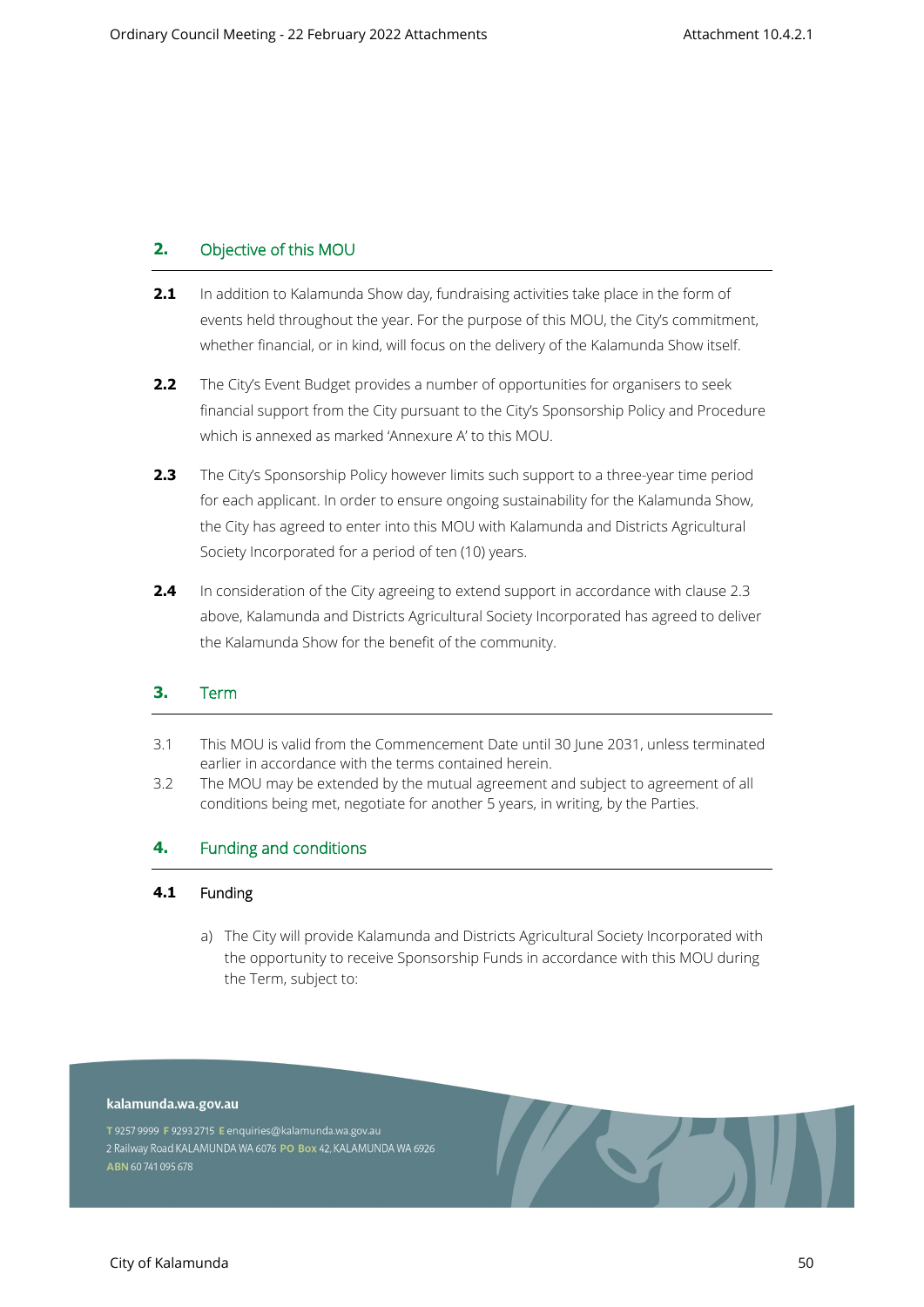- (i) Kalamunda and Districts Agricultural Society Incorporated submitting a completed Kalamunda Show Funding Application to the City by or before 30 March of each financial year during the Term; and
- (ii) The Kalamunda Show Funding Application referred to in 4.1(a)(i) above, being in accordance with Schedule 2 of this MOU.
- b) Upon receipt of a complete Kalamunda Show Funding Application from Kalamunda and Districts Agricultural Society Incorporated, pursuant to 4.1(a)(i) and (ii) above, the City will consider the same and inform Kalamunda and Districts Agricultural Society Incorporated upon approval of the new financial year budget, of whether the City agrees to make payment to Kalamunda and Districts Agricultural Society Incorporated of the Sponsorship Funds, which agreement will not be unreasonably withheld.
- c) In considering Kalamunda and Districts Agricultural Society Incorporated's Kalamunda Show Funding Application for any relevant financial year, other than the 2021/2022 financial year, the City will take into account whether Kalamunda and Districts Agricultural Society Incorporated satisfactorily acquitted its responsibilities in the successful provision of the Kalamunda Show in the financial year immediately preceding the relevant application.
- d) Upon the City's provision of written approval of Kalamunda and Districts Agricultural Society Incorporated's Kalamunda Show Funding Application in the relevant financial year, Kalamunda and Districts Agricultural Society Incorporated must, within 10 business days after receipt of the said written approval, provide the City with an acceptable tax invoice for the Sponsorship Funds, which must include a nominated bank account for payment.
- e) Provided the City receives the tax invoice referred to above in paragraph 4.1(d) within the time stipulated therein, the City will make payment of the Sponsorship Funds to Kalamunda and Districts Agricultural Society Incorporated's nominated bank account, by or before 30 August of the relevant financial year.
- f) No less than 30 days in advance of the Kalamunda Show each year Kalamunda and Districts Agricultural Society Incorporated must pay the following in full to the City, in the amounts prescribed by the City's Fees and Charges Schedule (for each the relevant financial year):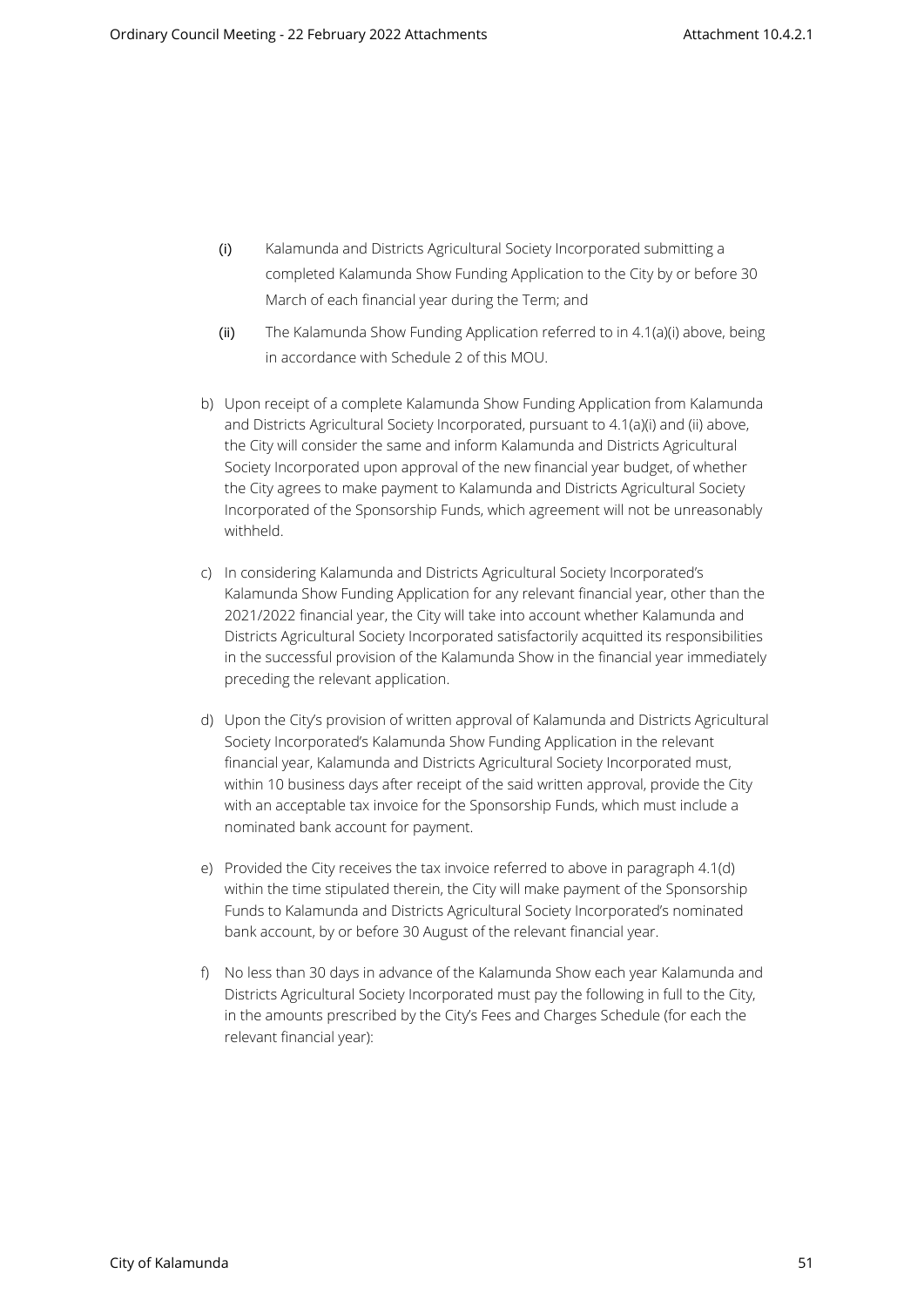- (i) Key Bond for keys required for the facility;
- (ii) Fees relating to the Event Food Stalls Application.

Note:

1. A food stall is required to hold a current "City of Kalamunda Food Stall Permit' to sell food at events. If a food stall does not have a current permit, they can apply by completing a food stall permit application

2. Kalamunda Agricultural Society is responsible for confirming the validity and currency of food business registrations and public liability insurance of all food stalls operating at the show.

## **4.2 Agreed Initial Funding to Kalamunda and Districts Agricultural Society Incorporated**

- a) Notwithstanding the above said in paragraph 4.1, upon execution by the Parties of this MOU, the City will transfer the Agreed Initial Funding to Kalamunda and Districts Agricultural Society Incorporated within 14 days after receipt by the City of a request on letter head from Kalamunda and Districts Agricultural Society Incorporated, for the Agreed Initial Funding to be paid into Kalamunda and Districts Agricultural Society Incorporated's nominated account.
- b) Sponsorship Funding for subsequent years within the MOU Fund Period will be paid subject to paragraph 4.1 and the general requirements of this MOU.
- c) In kind support will be provided for the following:
	- 1. Fee waiver for the hire of the Agricultural Hall, Foyer & Lesser Hall
	- 2. Fee waiver for the hire of Kostera Oval
	- 3. Labor assistance installation of temporary fencing
	- 4. Office space in the Agricultural Hall
	- 5. Ensuring the oval and surrounding grounds are ready for the Kalamunda Show each year.

**TEST** 

## **5. Parties' obligations**

**5.1 Mutual obligations**

#### kalamunda.wa.gov.au

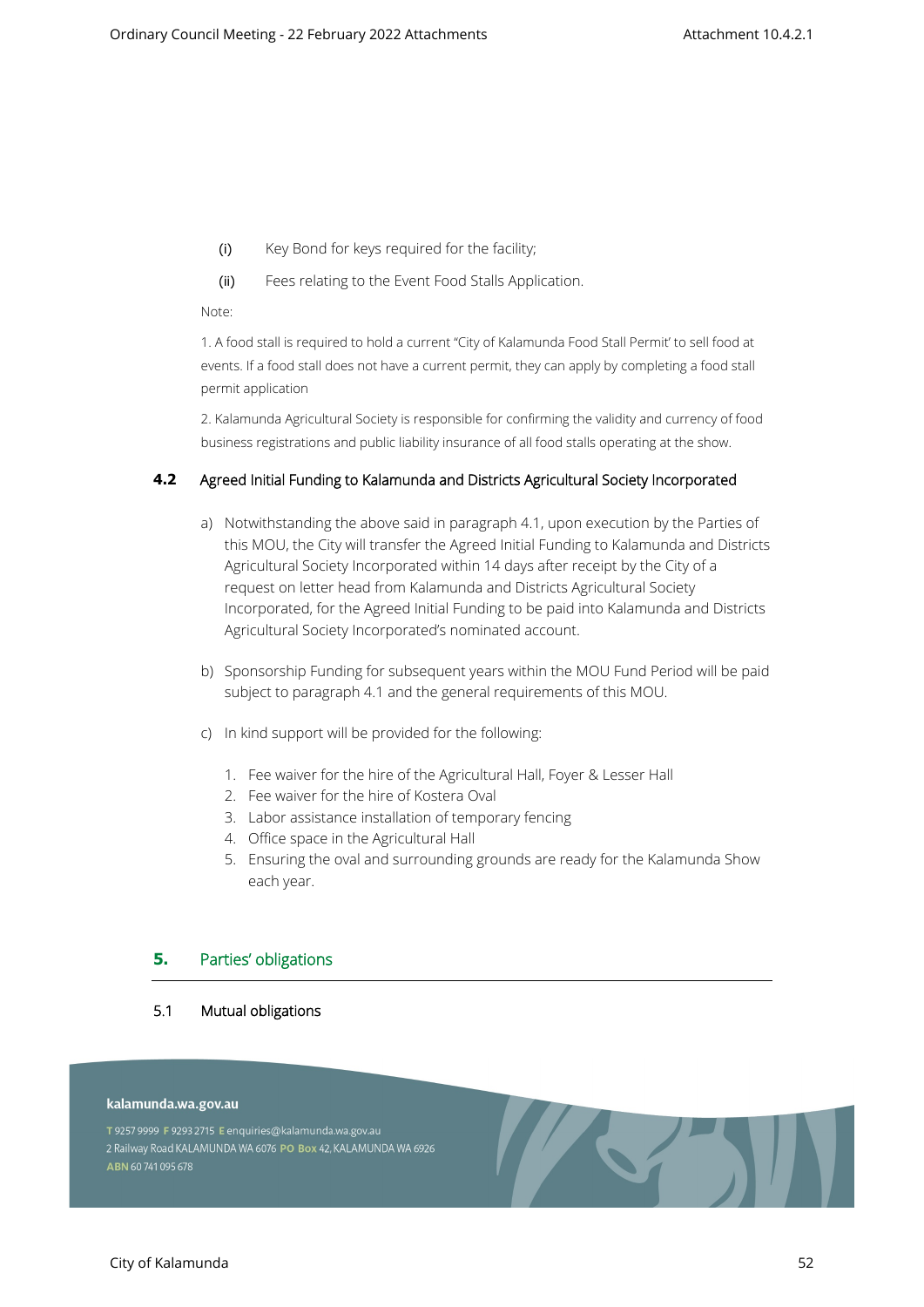The Parties agree to work collaboratively and efficiently to deliver an annual Kalamunda Show.

## **5.2 The City's Obligations**

The City agrees:

- a) subject to paragraph 4.2(a) above, to pay Kalamunda and Districts Agricultural Society Incorporated the Funding as agreed in this MOU.
- b) Subject to Kalamunda and Districts Agricultural Society Incorporated being successful in a Kalamunda Show Funding Application to the City in the years following the City to assist Kalamunda and Districts Agricultural Society Incorporated in any Kalamunda Show Funding Application to the City by provision of:
	- (i) a Community Events Guide; and
	- (ii) an On-line Grant Acquittal Form;
	- c) to provide Kalamunda and Districts Agricultural Society Incorporated with an Address List for the distribution of an Event Notification Letter, no less than 28 days prior to the Kalamunda Show, the formatting and content of which must be approved by the City prior to release;
- **5.2.1** Provide access to all areas of Kostera Oval under the control of the City (excluding Kalamunda Lapidary Club).
- **5.2.2** Provide access to the Agricultural Hall, Theatre Foyer and Lesser Hall from the Wednesday preceding the commencement of the Show until dusk on the Monday immediately after the end of the Show. The Use of the Large Chairs Store near the Ag Hall will be made available for Office space for the Ag Society for the period of the show and in the lead up as required.
- **5.2.3** Provide on-site assistance during the week prior to the Show, including but not limited to, the location marking of reticulation pipes, underground electrical lines, storm water and sewerage pipes and security fencing.
- **5.2.4** Provide on-site assistance, with the installation and removal of temporary fencing.
- **5.2.5** Ensure the venue is in a good and safe condition and provide locks, keys and chains for all access gates to the venue (excluding the Lapidary Club entrance which must remain accessible at all times).
- **5.2.6** Assist with the promotion of the event in appropriate City publications and on the City website.
- **5.2.7** Permit storage of various items associated with the Show at the Kalamunda Performing Arts Centre as agreed with the City's representative limited to Storage Room 2.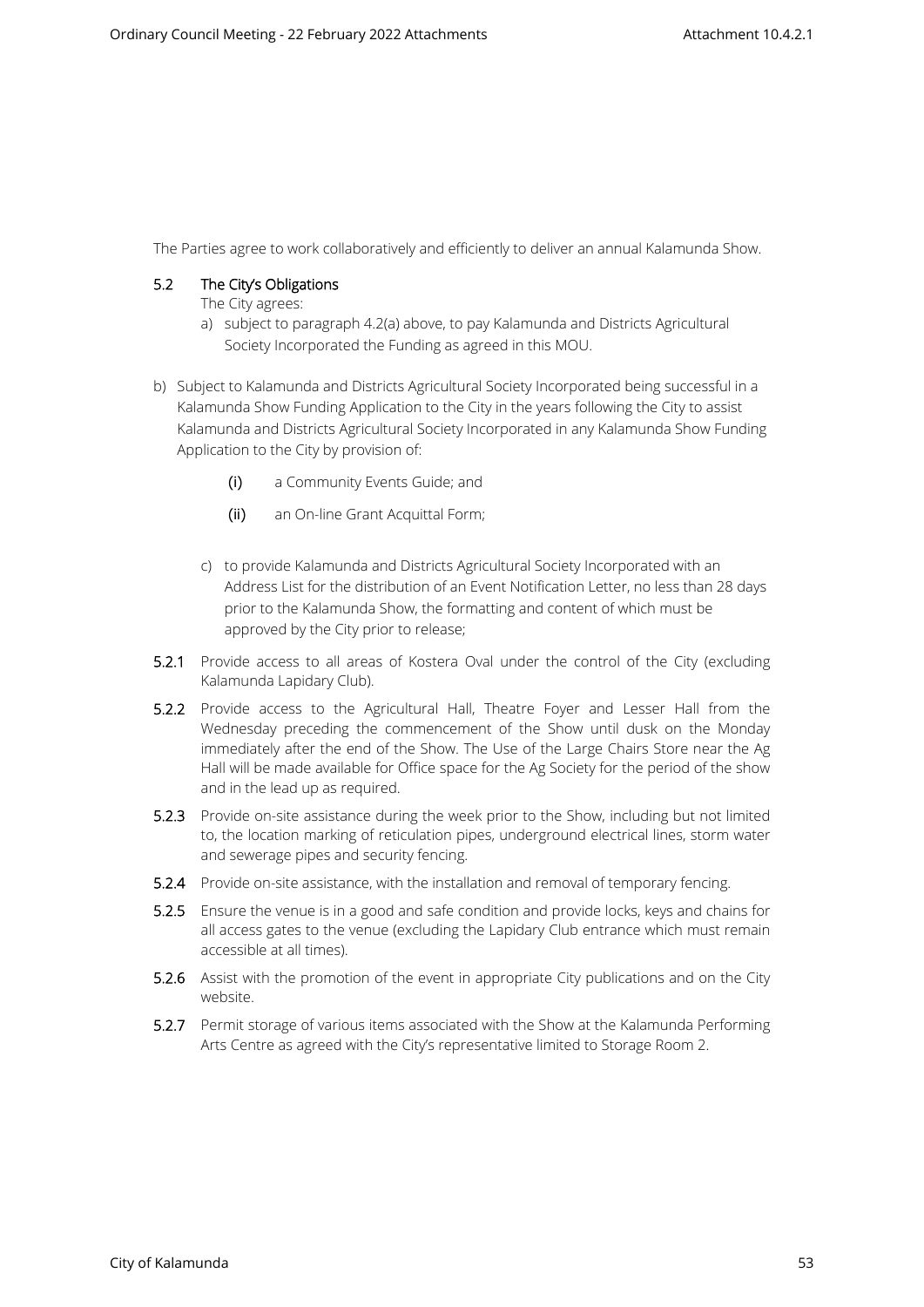List of storage areas currently being used. Urgently needs discussion

- **5.2.8** Liaise with the other parties prior to the execution of any major alterations to Kostera Oval if there is likelihood of impact on the layout of the Show.
- **5.2.9** Ensure all lights and power outlets are in good and safe condition.
- **5.2.10** Allow parking of showmen's vehicles and equipment in the area off McCrae Street in the Kostera Oval Reserve from the Sunday preceding the Show until dusk on the Monday after the Show and permit a caretaker to remain in temporary residence during that period for security purposes.
- **5.2.11** Subject to the agreement of the Lessees, supply and fit temporary locks to allow access to the toilets and showers in the Pat Moran Pavilion from the Tuesday prior to the Show to dusk on the Sunday afterwards.

#### **5.3 THE AGRICULTURAL SOCIETY AGREES TO:**

- **5.3.1** Provide the City with the forthcoming year's proposed Show date at least twelve months in advance or as soon as reasonably practicable thereafter.
- **5.3.2** Provide the City with an annual Risk Management Plan to AS/NZS/31000 standard for the Annual Show and at all times abide by Occupational Safety and Health policies and practices regarding site safety.
- **5.3.3** Remove all litter and equipment from the event site by dusk on the Monday immediately following the show, including cleaning of change rooms, showers and toilet facilities.
- **5.3.4** To take all care and responsibility to ensure that the surface of Kostera Oval does not incur avoidable damage. Wherever possible track mats must be used in high traffic areas during set up and pack down.
- **5.3.5** Not erect equipment or conduct activities that may cause damage to the grassed surface area, paving or hall walls and floors and to either make good any damage or, subject to negotiation, reimburse the City should any rehabilitation be required above and beyond acceptable wear and tear as deemed necessary by City's representative.
- **5.3.6** Return the site free of rubbish and equipment, including the grassed surface and all internal areas to an acceptable condition as determined appropriate by the City's representative.
- **5.3.7** Manage and take responsibility for all volunteers and contractors and ensure they all have necessary safety awareness and insurance.
- **5.3.8** Provide and maintain for the life of this agreement public liability insurance to a minimum of \$50,000,000 cover for its operation.

**TEST** 

#### kalamunda.wa.gov.au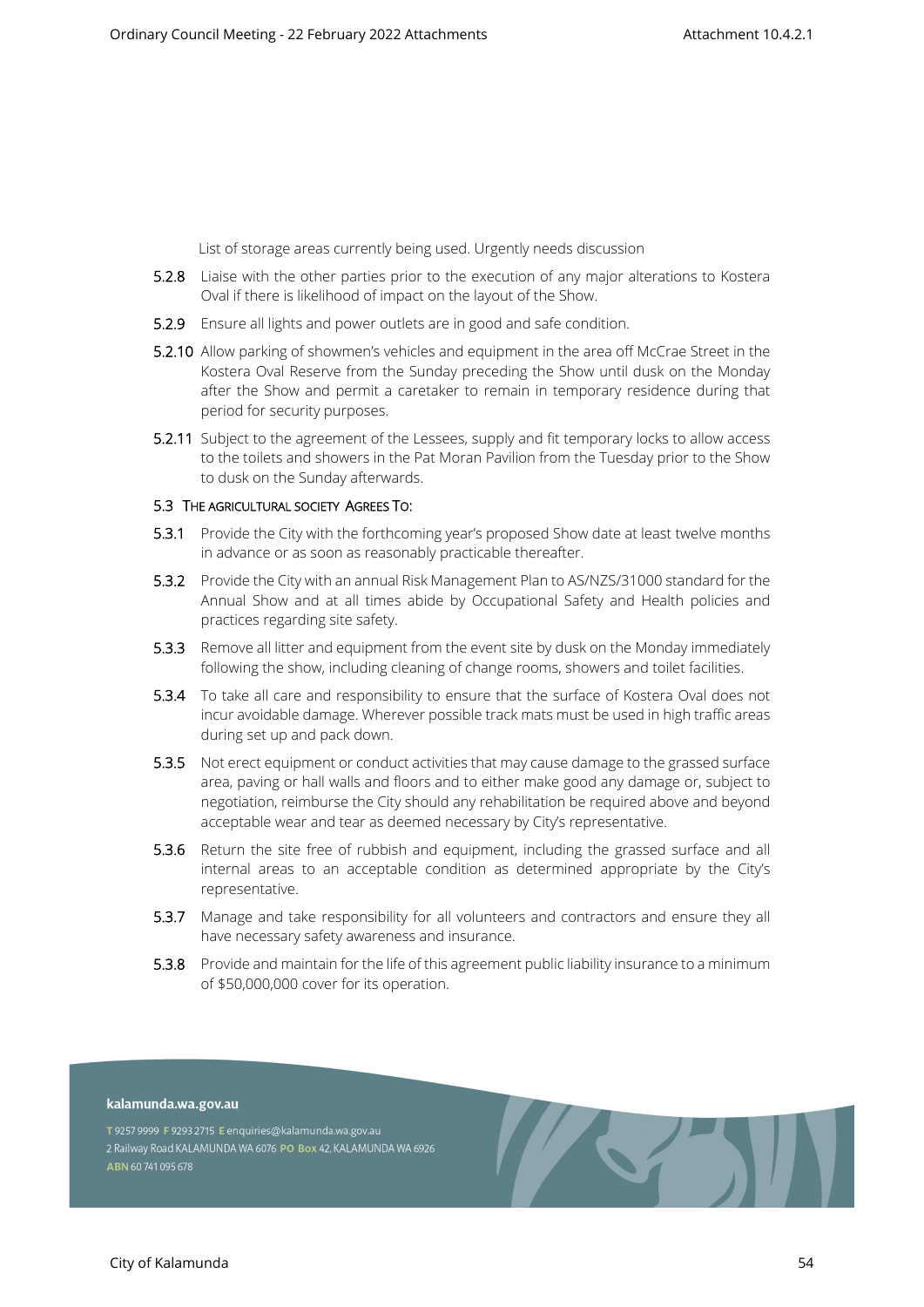- **5.3.9** Pay a bond of \$1000 for the facilities as determined by the City's Schedule of Fees and Charges or by special agreement with the City.
- **5.3.10** A bond of \$5000 is payable by the Showmen's Association in case of damage to the playing surface of Kostera Oval.
- **5.3.11** Liaise with the City regarding the dates of the Show for the purposes of agreeing use of Kostera Oval and change rooms of the Pat Moran Pavilion.
- **5.3.12** Make an annual donation to the lessees of the Pat Moran Pavilion (to be agreed with the lessees), as reimbursement for usage of water, electricity and gas during the course of the Show.
- **5.3.13** Apply for City funding through the annual budget application process in the knowledge that there will be no guarantee of automatic funding in any year.
- **5.3.14** Provide event acquittal and formal feedback as agreed with the City Events Coordinator within three months of the conclusion of the Show.
- **5.3.15** Comply with all relevant legislation including conditions identified through the Event Application process including City local laws.

#### **THE PARTIES AGREE TO:**

Cooperate in good faith for the annual provision of the Show.

- Evaluate the operation and implementation of this Memorandum of Understanding through:
	- Two pre-event planning meetings held approximately 6 months and no less than 3 weeks in advance of each annual show, between key representatives from each party.
	- A post event analysis meeting held within one month of the conclusion of the Show.
	- Any correspondence that either party deem necessary throughout the year.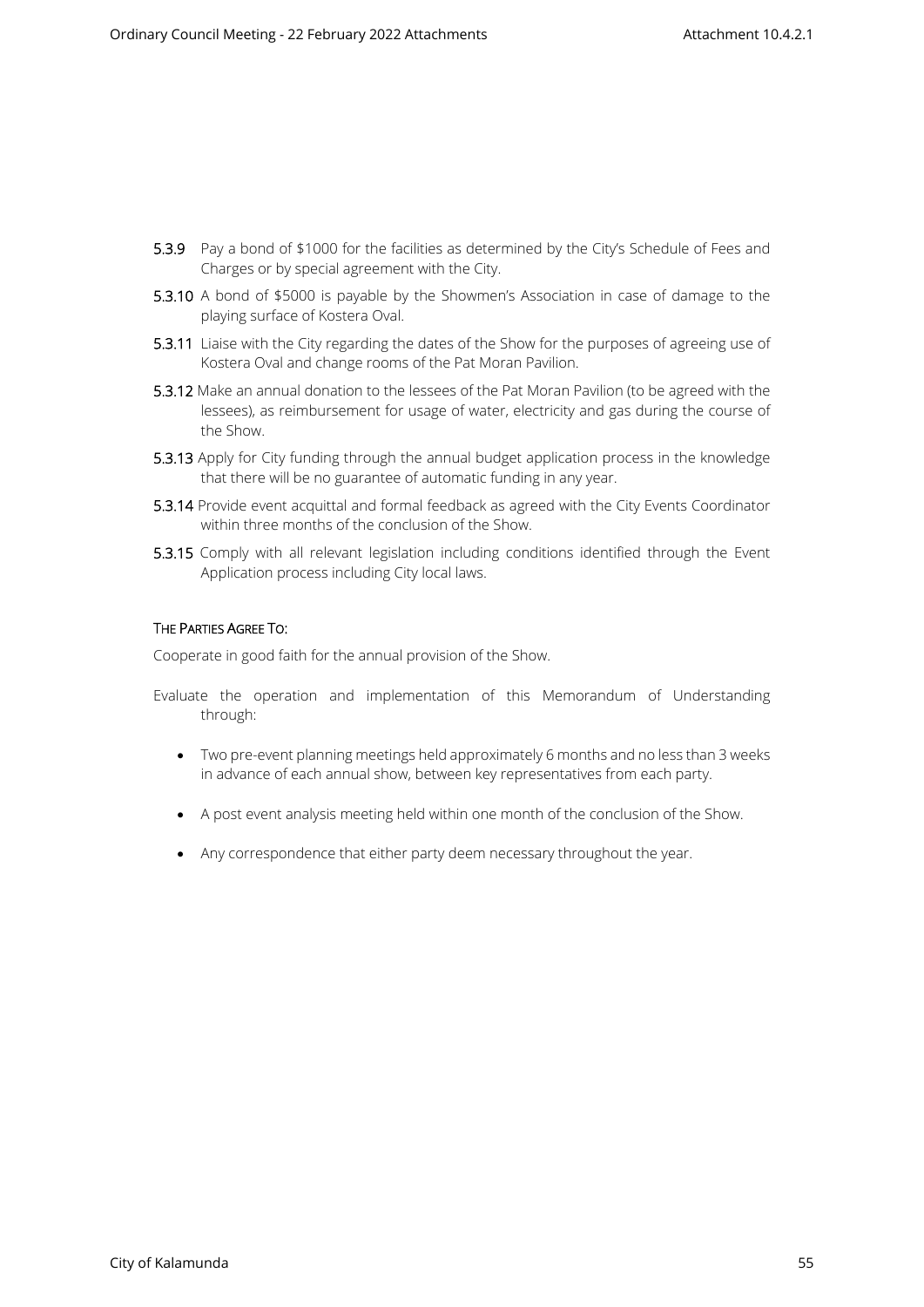#### **5.4 AGREEMENT PERIOD**

This Memorandum of Understanding shall remain in place for a period of 10 years, unless terminated under paragraph 10.

#### **1. FEES AND CHARGES**

The Agricultural Society shall not incur the City's normal fees and charges for hire of Kostera Oval and Performing Arts Centre for the staging of the Show.

## 2. **INTELLECTUAL PROPERTY RIGHTS**

The parties acknowledge that nothing in this Memorandum of Understanding shall affect ownership, including third party ownership, of any intellectual property rights.

## 3. **DISPUTE RESOLUTIONS**

The parties shall attempt to settle all disputes arising from the execution or in connection with this agreement through friendly consultation between the parties.

## 4. **VARIATIONS**

The parties may agree to vary this Memorandum of Understanding by an exchange

of letters. Where agreement between the parties cannot be reached then the Memorandum of Understanding is to remain in place and continue unaltered.

#### **5.5 Kalamunda & Districts Agricultural Society**

In addition to any and all other requirements of this MOU, Kalamunda and Districts Agricultural Society Incorporated:

- a) Shall provide Primary Sponsor Rights.
- b) Shall ensure that City of Kalamunda Promotional Feather flags (12 in total) are on display throughout the Kalamunda Show Zone.
- c) Shall ensure promotional banners provided by the City of Kalamunda are put up at inside locations of Ag Society events.
- d) Shall ensure verbal announcements are made during the show acknowledging the City of Kalamunda major sponsorship of the event.
- e) shall, by no later than 3 months' prior to the Kalamunda Show, submit a Community Event Application and, upon approval, comply with all conditions of the same; and

**START** 

#### kalamunda.wa.gov.au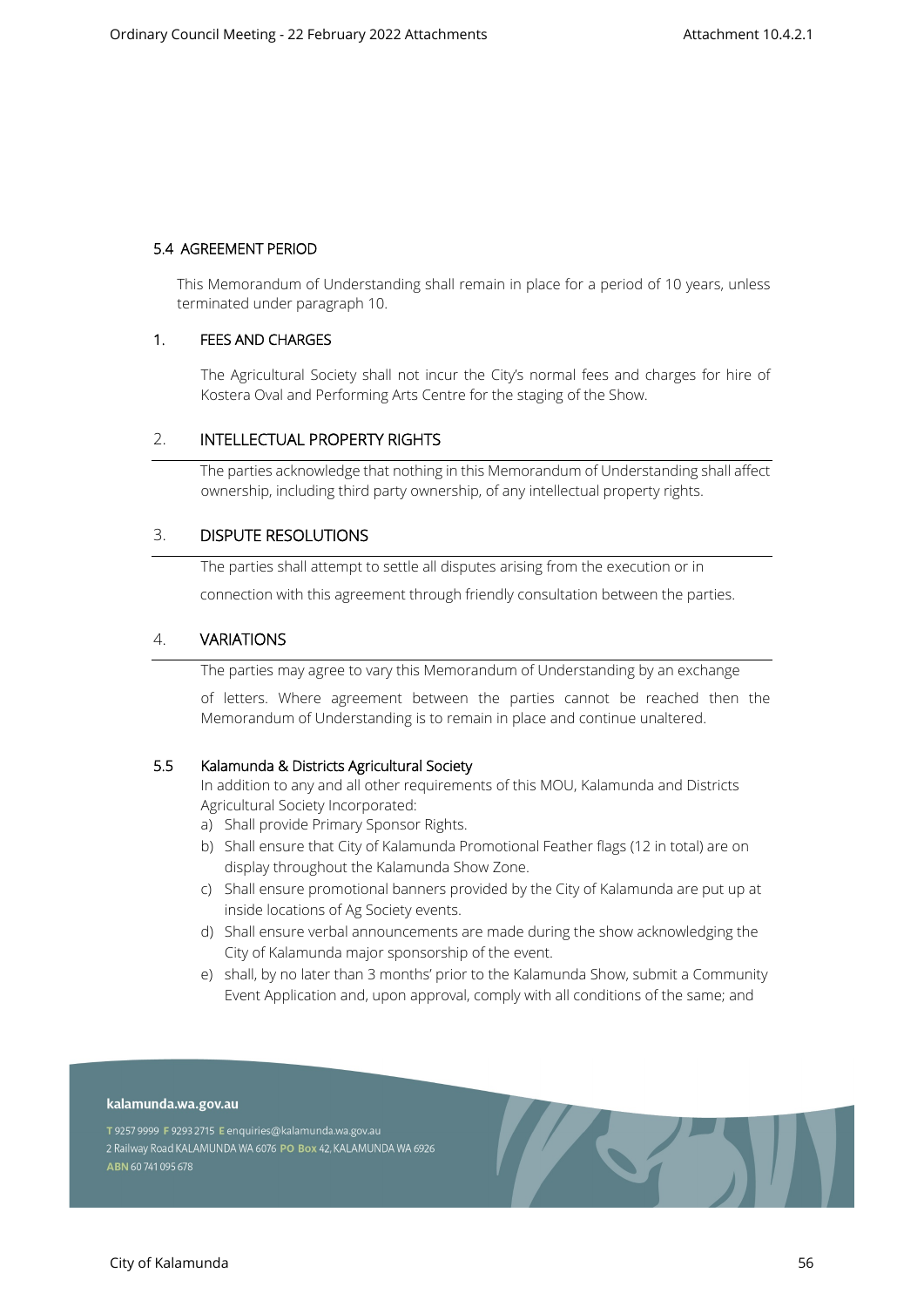- f) acknowledges and agrees that should its Community Event Application be unsuccessful:
	- (i) If Kalamunda Show already in receipt of sponsorship funds it must, within 28 days thereafter, return the entirety of any Agreed Initial Funding, or Sponsorship Funds, as the case may be to the City.

## **6. Termination of MOU**

- a) The Parties agree that this MOU will terminate if both Parties agree in writing to the termination.
- b) Either Party may terminate this MOU by giving the other party Notice of no less than 3 months
- c) The Parties agree that this MOU will otherwise terminate on 30 June 2031.

## **7. Obligation binding**

The Parties acknowledge and agree that this Memorandum of Understanding is legally binding between the Parties.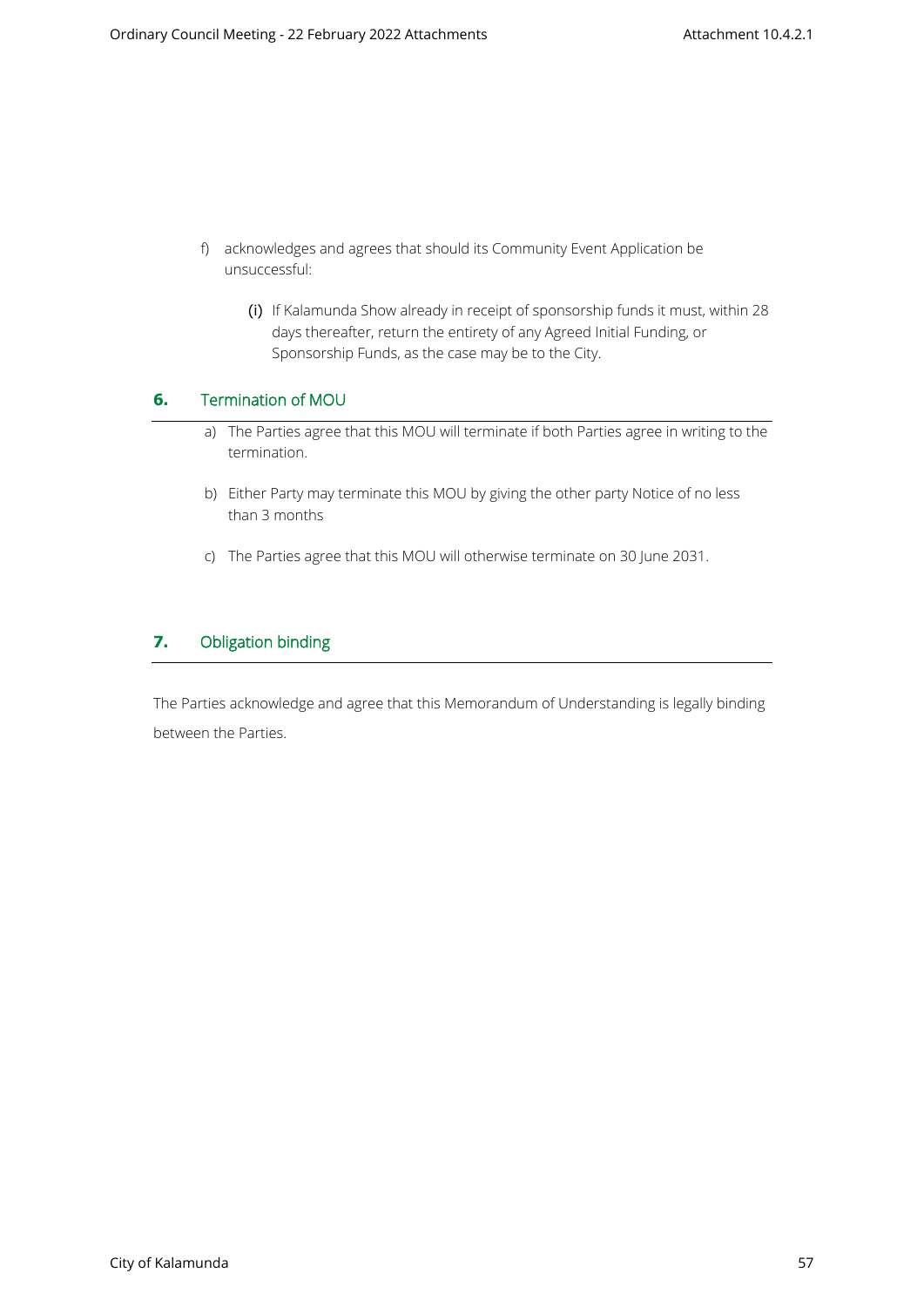## **8. Execution and Date**

| on the                                                                                                                                            | Day of | 2022                       |  |
|---------------------------------------------------------------------------------------------------------------------------------------------------|--------|----------------------------|--|
| Signed for and on behalf of the CITY OF<br><b>KALAMUNDA</b> pursuant to the requirements<br>of section 9.49A of the Local Government<br>Act 1995: |        |                            |  |
| Authorised signatory                                                                                                                              |        | Print full name & position |  |
| on the                                                                                                                                            | Day of | 2022                       |  |
| Signed for and on behalf of the<br>Kalamunda and Districts Agricultural<br><b>Society INC</b>                                                     |        |                            |  |
| Authorised signatory                                                                                                                              |        | Print full name & position |  |

#### kalamunda.wa.gov.au

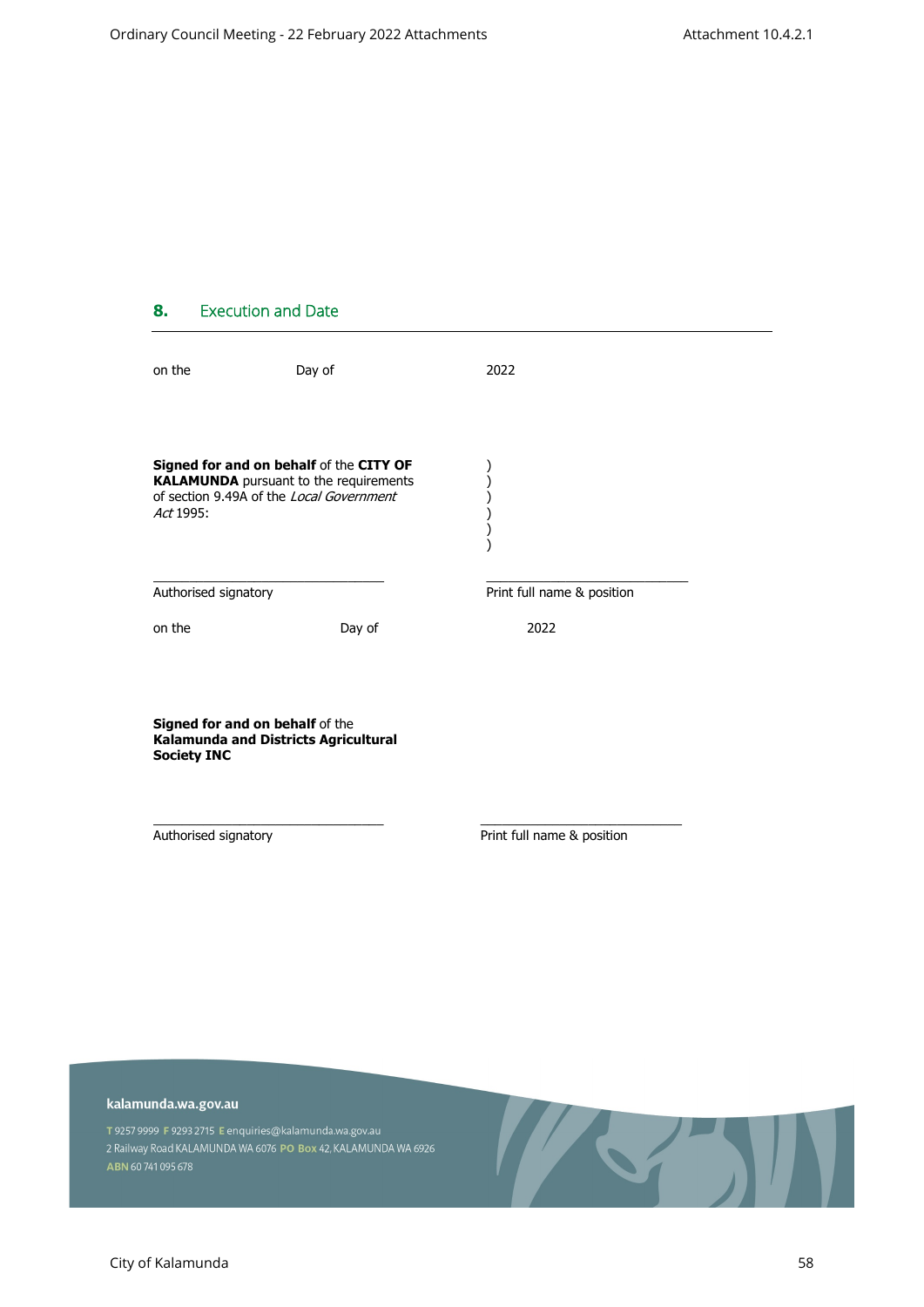Schedule 1

## *City's Sponsorship Policy and Procedure:*

[Microsoft Word - Service 6 Event Sponsorship and Donations \(windows.net\)](https://kalblob.blob.core.windows.net/kallibrary/docs/default-source/policies/event-sponsorship-and-donations-service-6.pdf?sfvrsn=eff18361_13)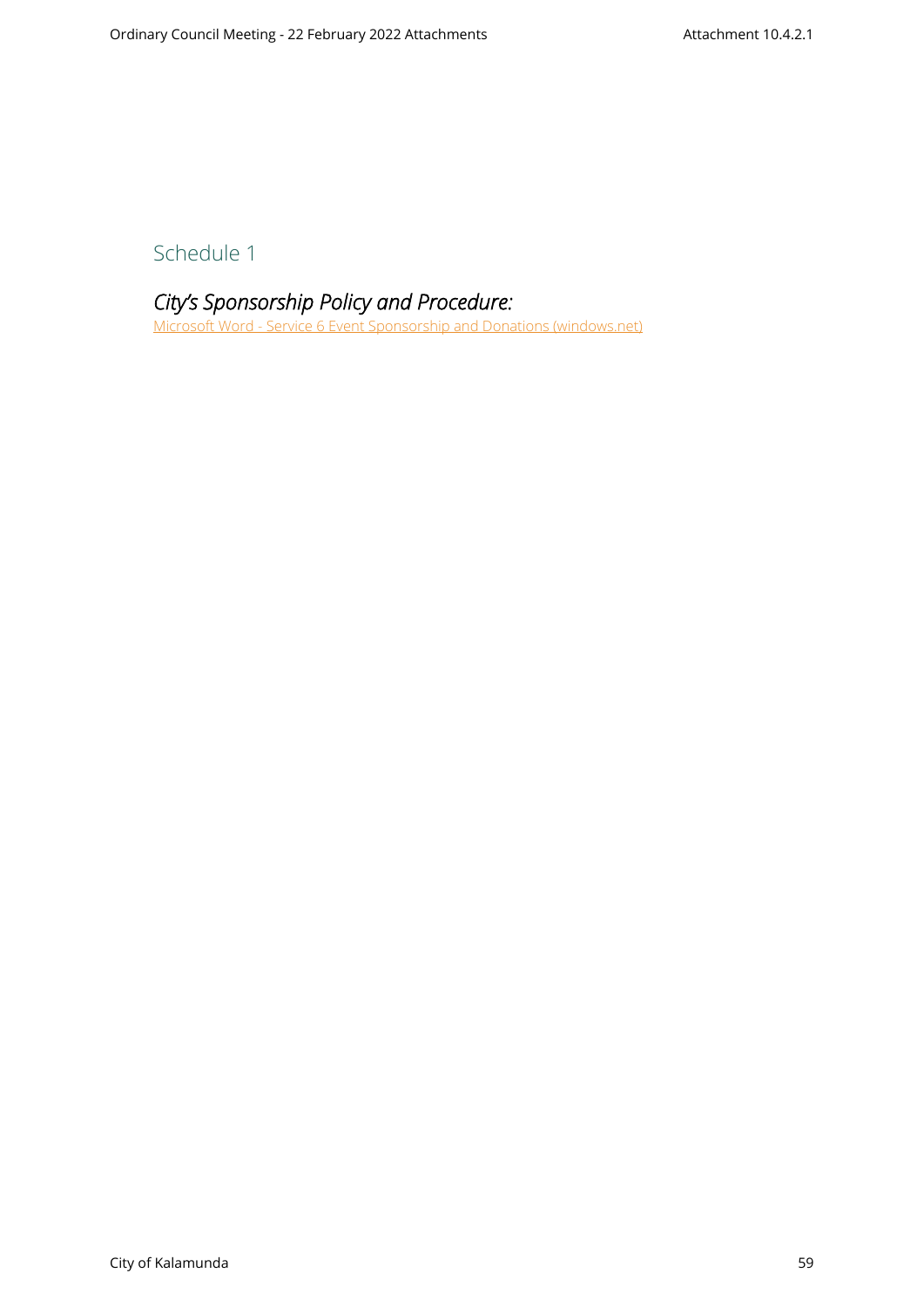Schedule 2

## *City of Kalamunda Community Events Funding Application Form:*

[Donations & Sponsorship Opportunities | City of Kalamunda](https://www.kalamunda.wa.gov.au/our-city/events-workshops/donations-sponsorship-opportunities)

#### kalamunda.wa.gov.au